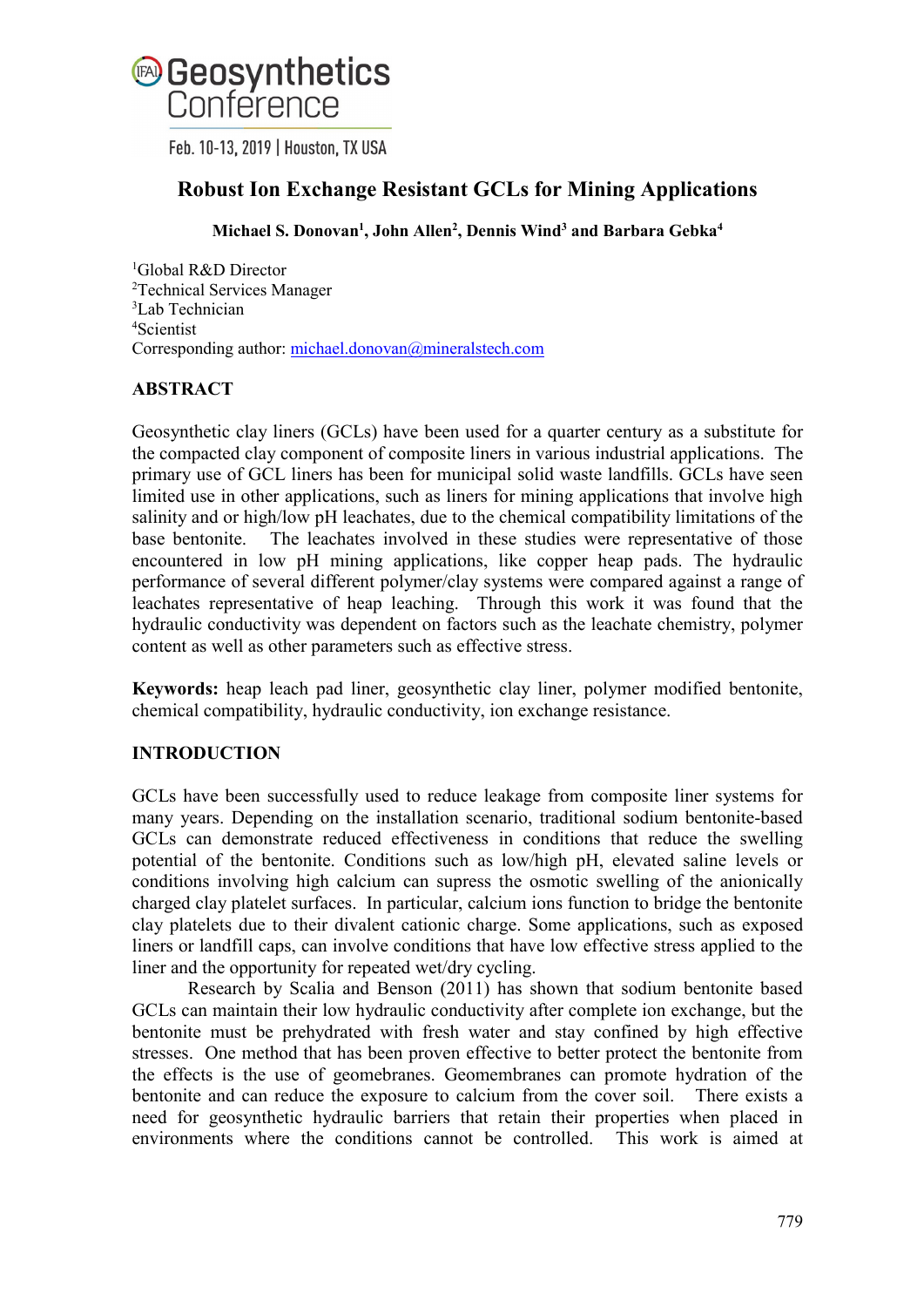developing barrier liners for large projects where the rapid scheduling of earth works can add to the complexity of the project.

The aim of this study is to evaluate a new class of polymer modified GCLs (PMG) that withstand extreme conditions such as wet/dry cycling in the presence of calcium as well as extremely low pH. The evaluations we have done relate the specifications of the PMG (such as polymer content) to the performance in simulated field conditions. The data shows a clear relationship with index tests such as LOI, free swell and fluid loss to the anticipated hydraulic performance of the product. This new class of polymer will allow for much easier qualification of the performance in a given condition. The testing also shows the response of hydraulic conductivity to effective stress. The intent of this portion of the study was to simulate mining field conditions where the material is covered with large amounts of soil or ore. These new GCLs will allow for more flexibility for the scheduling of the earth work for large projects as they reduce the need for immediate covering and confinement of the GCL in the field.

#### **EXPERIMENTAL**

#### *Inductively Coupled Plasma (ICP)*

ICP testing was performed on a Thermo Iris Intrepid ICP-OES unit equipped with a radial argon torch. Teva 1.6.5 software was used to collect the data. The leachate and permeate samples were diluted 1 to 100 with DI water. The ICP was calibrated with standard electrolyte solutions of 5, 50, 100 and 200 ppm prior to analysis.

#### Loss on Ignition

The LOI procedure was described elsewhere by the author (Donovan GeoAmericas 2016).

#### *Hydraulic Conductivity*

Hydraulic conductivity tests on PMG specimens in acidic conditions were conducted in a flexible-wall permeameter using a falling headwater / constant tail water method described in ASTM D6766. The PMGs tested at low effective stress were hydrated with permeant liquid in the permeameter for 48 hr at an effective confining stress of 35 kPa. The PMGs tested at high effective stress were hydrated with permeant liquid in the permeameter for 48 hr at an effective confining stress of 90 kPa. During the tests, the hydraulic gradient was set at approximately 150. Influent for the specimen was introduced using a burette. The permeate was collected in sealed individual vials. Perm testing was conducted for varying lengths of time depending on the hydraulic properties of the sample.

Hydraulic conductivity tests on GCL specimens in calcium chloride solutions were conducted in a flexible-wall permeameter using the falling headwater / rising tail water method described in ASTM D6766. The GCLs were hydrated with permeant liquid in the permeameter for 48 hr at an effective confining stress of 35 kPa. During the tests, the hydraulic gradient was set at approximately 150. Influent for the specimen was injected using a bladder accumulator. Permeate was collected using a bladder accumulator. After approximately  $\sim$ 150 mL of flow into the accumulator, the bladder accumulator was emptied and a portion of the leachate was stored in screw cap plastic vials for analysis. Select samples were tested for permeability against the synthetic copper leachate (L5) after 15 PVF. For this testing, the bladder accumulators were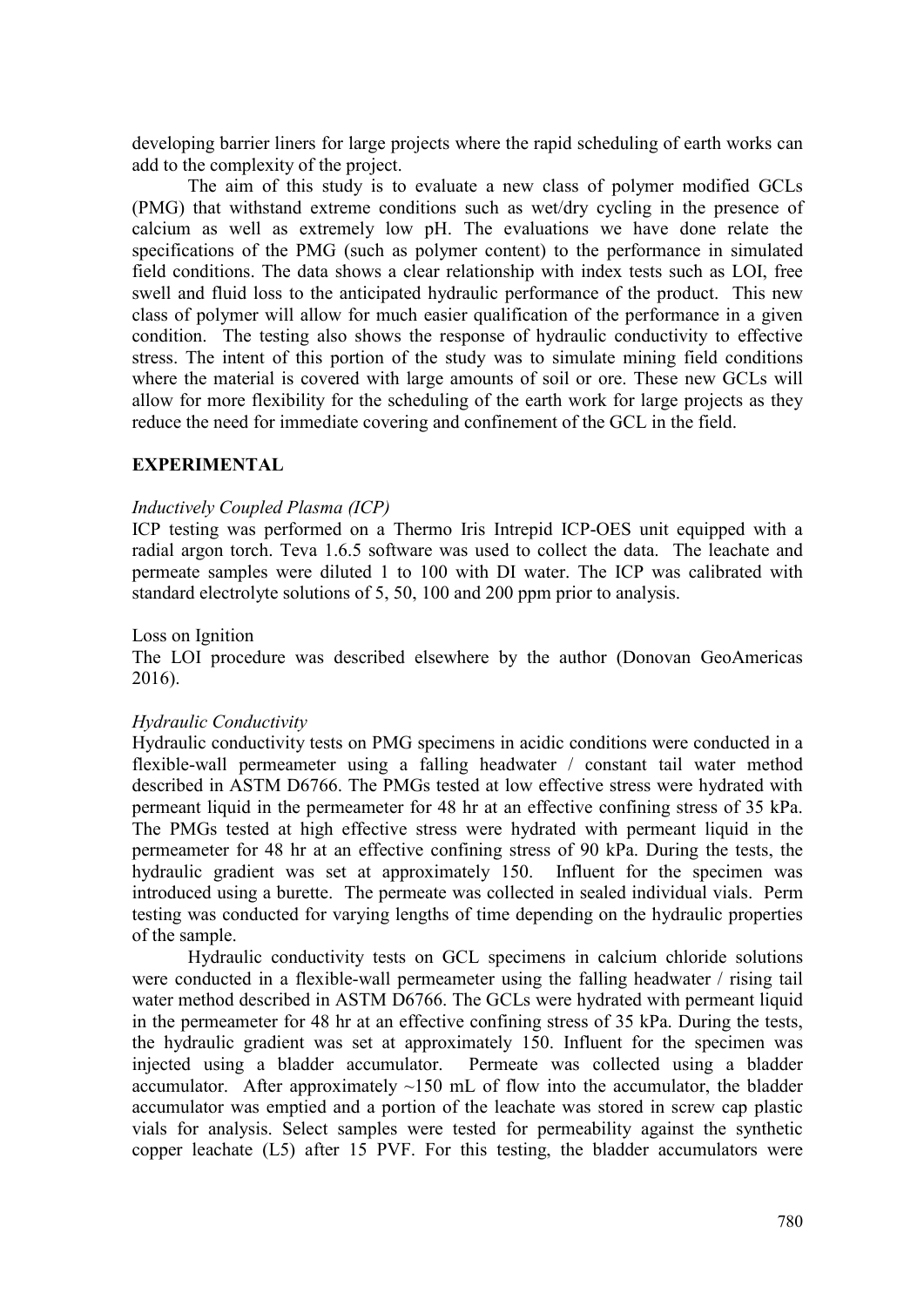cleaned and filled with the synthetic copper (L4) leachate. Leachates L4 and L5 are described below. The effective stress was increased to 200 kPa and the permeability tests were restarted. The estimated hydraulic gradient was 200 for these examples.

#### *Leachate Characterization*

Electrical conductivity (EC) was measured using a Mettler Toledo SevenGo Pro conductivity meter. The EC was expressed as microSiemens per centimeter (µS/cm). The pH of the leachates and permeates were measured using an Oakton Ion 700 pH meter equipped with an Oakton Acorn model 35811-98 probe. Chloride content was estimated by QuanTab® Test Strips. The sulfate/bisulfate content was estimated by the sulfur content detected by ICP.

## *Ionic Strength (I) and Ration of Ratio of Monovalent to Divalent Ions (RMD):*

The calculation of ionic strength and the ratio of monovalent to divalent ions is described elsewhere by the author (2016). The ionic strength, I, of a solution is a function of the concentration of all ions present in that solution, where  $c_i$  is the molar concentration of ion i (mol·dm<sup>-3</sup>),  $z_i$  is the charge number of that ion, and the sum is taken over all ions in the solution. Relative abundance of monovalent and multivalent cations was characterized by the RMD of each test solution. The RMD is defined as the ratio of the total molarity of monovalent cations to the square root of the total molarity of multivalent cations at a given ionic strength. ICP data were used to compute the RMD of the leachate.

## *Polymer Modified Geosynthetic Clay Liner (PMG)*

Samples of PMG-A were produced by  $CETCO<sup>®</sup>$  on commercial production equipment. The clays were granular Western sodium bentonite type clays with a maximum 10% retained on 18 mesh (850 microns) and maximum 15% passing 200 mesh (75 microns). The average inherent moisture content of the bentonite used was 10-12%. The polymer type and loading is proprietary information developed by the authors. As such, we will describe the product differences in terms of an LOI value. The polymer/bentonite ratio was varied to hit an LOI range of 3.8% to 10.6%. The samples were produced at total active mass per unit area of between 0.8 and 0.9 lbs/ft. The samples were produced with nonwoven cap and base textiles.

## *Ion Exchange:*

GCL samples were prepared for ion exchange as outlined by Goldenberg et. al. (2015). The samples were cut to dimensions of 20 cm x 20 cm (8"x8"). Silicon caulk was applied to the edges of the GCL specimens. The silicon was allowed to dry for at least one day prior to placing the GCL specimens in the salt solution. Initial prototype samples were submerged between two geonet or geocomposite samples, simply rubber banded together. At least 4 samples of each PMG type were subjected to wet/dry cycles. The samples were contained in individual plastic trays containing the ion exchange solution. The GCL samples hydrated for a minimum of 48 hours. New solution was used for each hydration cycle. Samples were removed from the leachate and allowed to air dry for one week at ambient temperature and 50% relative humidity or less. Upon completion of the wetting and drying the active components of the PMG removed for index testing. The isolated materials after the various wet/dry cycles were tested for swell index (according to ASTM D 5890-modified for polymer treat) and fluid loss (according to ASTM D 5891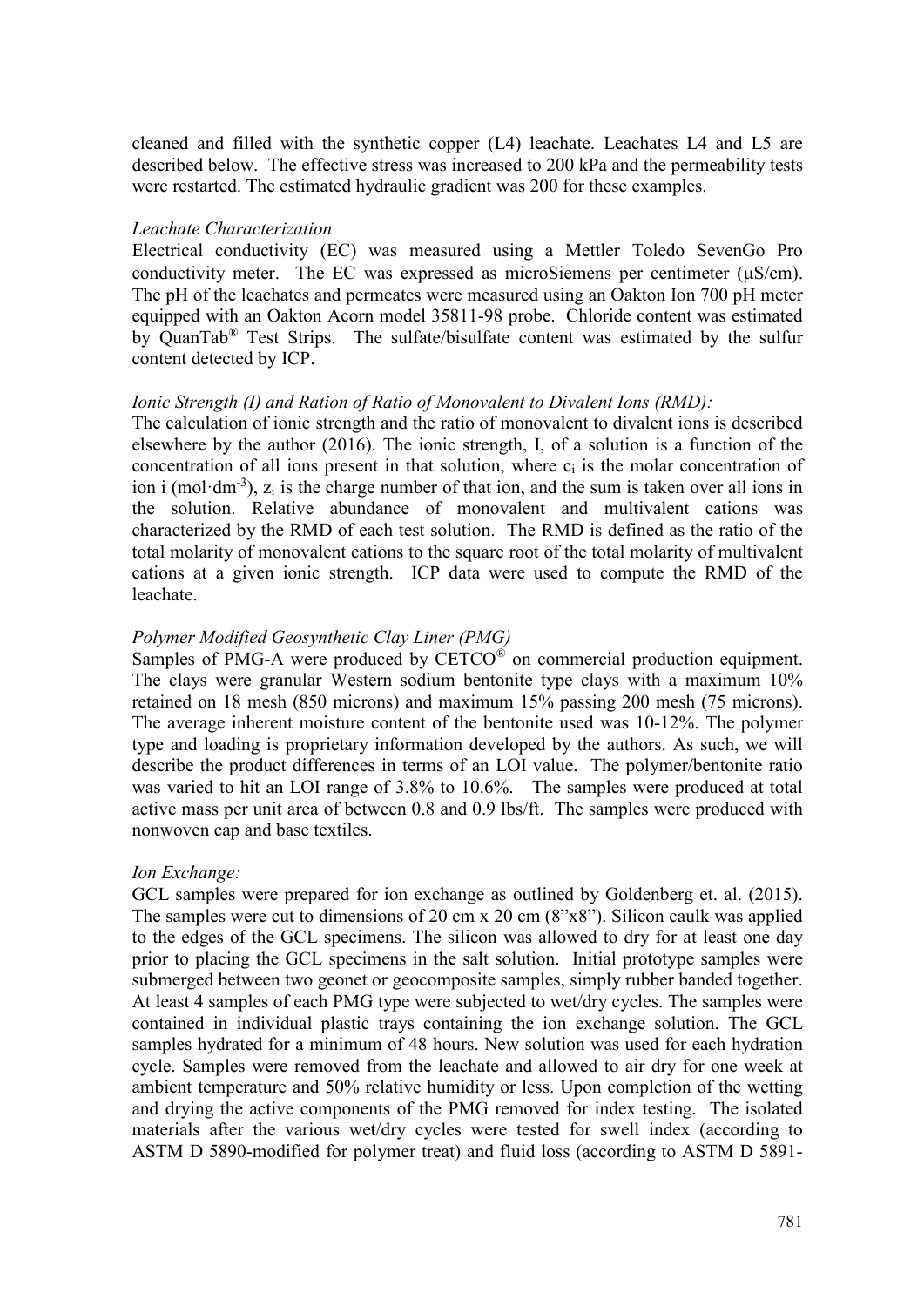modified for polymer treat) in 0.01M CaCl2. Care must be taken when preparing PMG samples by milling since segregation of the polymer and clay can occur. Best practices for preparing samples are outside the scope of this work and can be made available upon request.

#### *Leachates*

#### *Ion Exchange Leachate:*

The leachate used for ion exchange was prepared as described by Goldenberg et al. (2015) The solution had a target RMD of 0.007  $M^{1/2}$  and ionic strength of 0.025 M. Sodium chloride (0.0369 grams) and calcium chloride (0.9008 grams) were dissolved in one liter of deionized water. Samples of the leaching solution were tested periodically using inductively coupled plasma (ICP) spectroscopy to follow the change in ion concentration as the exchange process occurred over time.

#### *Calcium chloride leachate for hydraulic conductivity testing:*

The PMG samples were tested for hydraulic conductivity using a  $0.01$  M CaCl<sub>2</sub> solution. The solution was prepared by dissolving 1.11 grams of  $CaCl<sub>2</sub>$  in 1 liter of deionized water.

#### *Synthetic Leachates - Synthetic Copper Leachates and Phosphogypsum Leachate:*

The synthetic phosphogypsum leachate L2 and the synthetic copper leachates L3 and L4 were formulated in the CETCO laboratory. The L2 leachate had a pH of 0.5 and an electrical conductivity of 171,000 µS/cm. The ionic strength of L2 was calculated to be 1.52 mol/L with an estimated RMD of 0.53  $M^{1/2}$ . The L3 leachate had a pH of 1.0 and an electrical conductivity of  $71,000 \mu s/cm$ . The ionic strength of L3 was calculated to be 1.99 mol/L with an estimated RMD of 0.21  $M^{1/2}$ . The L4 leachate had a pH of 1.36 and an electrical conductivity of 45,200 µS/cm. The ionic strength of L4 was calculated to be 2.0 mol/L with an estimated RMD of 0.03  $M^{1/2}$ . The leachate chemistry of the synthetic leachates are described below in Table 4. The recipes for the synthetics leachates used in this study are available upon request.

## *Field Leachates - Pregnant Copper Leachate and Phosphogypsum Leachate:*

The leachate chemistry from the field samples are described below in Table 4. A phosphogypsum process leachate was also obtained from a site in Florida USA (designated as L1). The L1 leachate had a pH of 1.81 and an electrical conductivity of 24,500 µS/cm. The ionic strength was calculated to be 0.27 mol/L with an estimated RMD of 0.83  $M^{1/2}$ . A copper leaching solution was obtained from a site in Nevada USA (designated as L5). The L5 leachate had a pH of 1.96 and an electrical conductivity of 45,200 µS/cm. The ionic strength was calculated to be 5 mol/L with an estimated RMD of  $0.026$  M<sup>1/2</sup>.

## **RESULTS AND DISCUSSION**

The exchange process for traditional sodium bentonite GCLs has been detailed in several studies. Meer and Benson (2009) demonstrated the impact of ion exchange on hydraulic performance of sodium bentonite GCLs can occurs after approximately 1-5 wet/dry cycles. This response was dependent on the RMD of the solution. No impact on hydraulic conductivity was observed for waters with an RMD of greater than  $0.7 \text{ M}^{1/2}$ .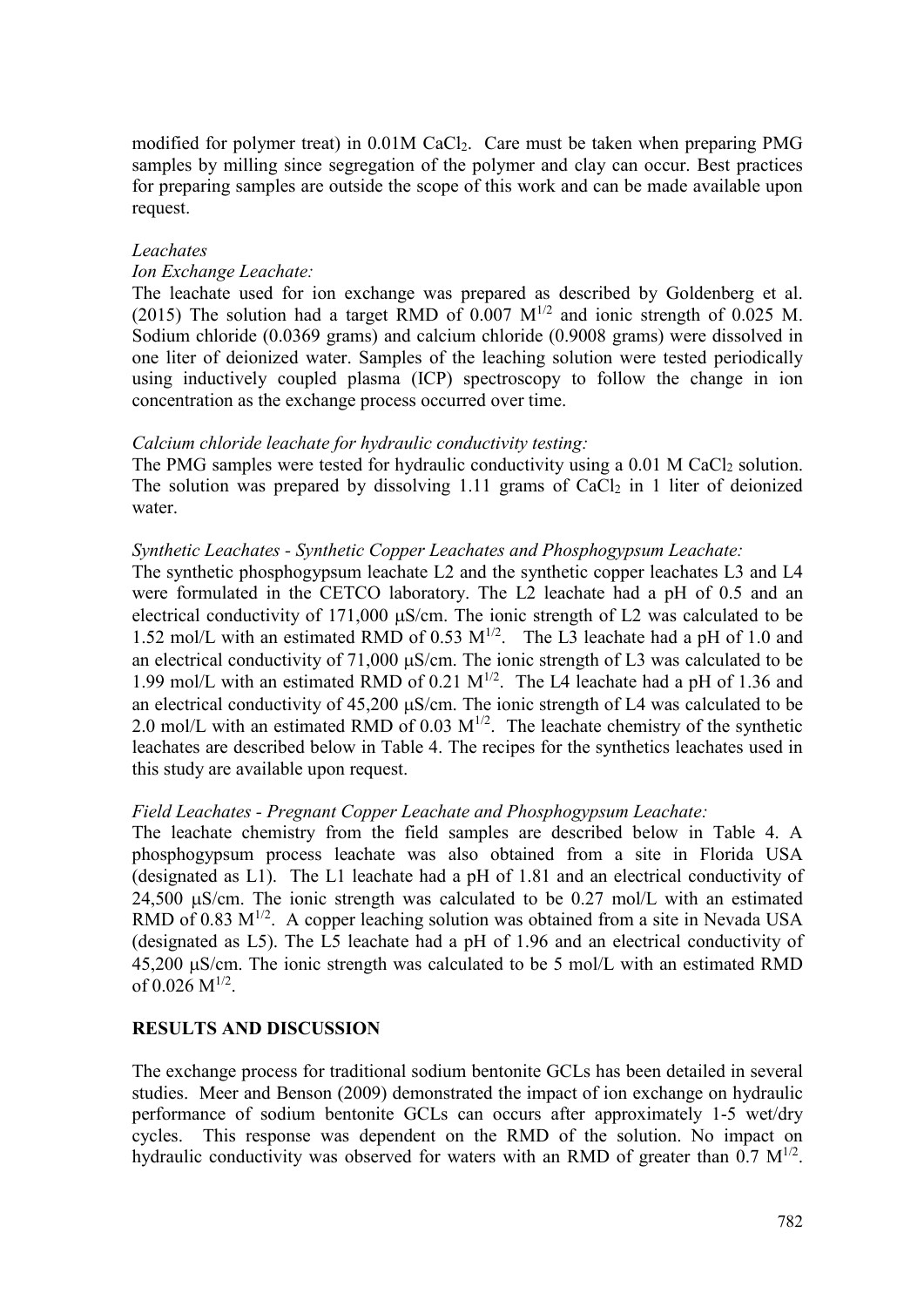Other research into the impact of ionic strength on hydraulic performance indicates that the ionic strengths higher than approximately 50 to 150 mmol/L can results in higher than desired hydraulic conductivities. Both of these factors can be mitigated to some extent by prehydrating the GCL with fresh water and maintaining its compaction and hydration with confinement by a cover soil. Prehydration can add an extra logistic challenge to projects in remote areas. By treating the bentonite with a new type of polymer, the GCLs can maintain their hydraulic performance through the retention of their swelling pressure and plastic nature.

For this study, five PMG blends were developed using the same polymer type. The loading of the polymer in each system is proprietary information, so we relate the differences by using loss on ignition. The lowest LOI for this study was ~3.8% and the highest LOI was  $\sim$ 10.6%. To track the exchange process for each system, the concentrations of sodium and calcium ion concentrations were measured in the exchange water, shown in Tables 1 and 2. Ion exchange equilibrium was the determined to be the point at which the calcium and sodium ion concentrations reached a plateau. Figure 1 shows that it takes approximately 15-20 cycles to reach equilibrium.

|                | Cycle $#$ : | 11  | 12  | 13  | 14  | 15  | 16  | 17  | 18  | 19  | 20  |
|----------------|-------------|-----|-----|-----|-----|-----|-----|-----|-----|-----|-----|
|                | Initial     | 282 | 285 | 282 | 288 | 301 | 309 | 301 | 309 | 322 | 318 |
|                | Leachate:   |     |     |     |     |     |     |     |     |     |     |
| ID             | LOI $(\% )$ |     |     |     |     |     |     |     |     |     |     |
| PMG-           | 3.8         | 278 | 299 | 278 | 321 | 333 | 342 | 335 | 331 | 368 | 341 |
| A1             |             |     |     |     |     |     |     |     |     |     |     |
| PMG-           | 5.7         | 294 | 312 | 294 | 339 | 334 | 338 | 327 | 345 | 372 | 348 |
| A2             |             |     |     |     |     |     |     |     |     |     |     |
| PMG-           | 6.7         | 309 | 316 | 309 | 333 | 349 | 364 | 349 | 350 | 374 | 359 |
| A <sub>3</sub> |             |     |     |     |     |     |     |     |     |     |     |
| PMG-           | 9.2         | 273 | 378 | 273 | 309 | 335 | 342 | 324 | 349 | 369 | 352 |
| A4             |             |     |     |     |     |     |     |     |     |     |     |
| PMG-           | 10.6        | 287 | 361 | 287 | 319 | 341 | 335 | 327 | 360 | 363 | 364 |
| A <sub>5</sub> |             |     |     |     |     |     |     |     |     |     |     |

**Table 1. Calcium concentration (ppm) in exchange water vs wet/dry cycle**

**Table 2. Sodium concentration (ppm) in exchange water vs wet/dry cycle**

|                | Cycle $#$ : | 11 | 12 | 13 | 14 | 15 | 16 | 17 | 18 | 19 | 20 |
|----------------|-------------|----|----|----|----|----|----|----|----|----|----|
|                | Initial     | 23 | 25 | 23 | 22 | 27 | 23 | 23 | 33 | 30 | 34 |
|                | Leachate:   |    |    |    |    |    |    |    |    |    |    |
| ID             | LOI $(\%)$  |    |    |    |    |    |    |    |    |    |    |
| PMG-           | 3.8         | 35 | 36 | 35 | 34 | 33 | 33 | 32 | 36 | 40 | 41 |
| A1             |             |    |    |    |    |    |    |    |    |    |    |
| PMG-           | 5.7         | 46 | 38 | 46 | 40 | 35 | 32 | 29 | 35 | 38 | 41 |
| A2             |             |    |    |    |    |    |    |    |    |    |    |
| PMG-           | 6.7         | 44 | 39 | 44 | 35 | 33 | 32 | 31 | 35 | 39 | 41 |
| A <sub>3</sub> |             |    |    |    |    |    |    |    |    |    |    |
| PMG-           | 9.2         | 32 | 45 | 32 | 33 | 29 | 31 | 29 | 36 | 37 | 42 |
| A <sub>4</sub> |             |    |    |    |    |    |    |    |    |    |    |
| PMG-           | 10.6        | 55 | 57 | 55 | 42 | 40 | 35 | 35 | 43 | 41 | 46 |
| A <sub>5</sub> |             |    |    |    |    |    |    |    |    |    |    |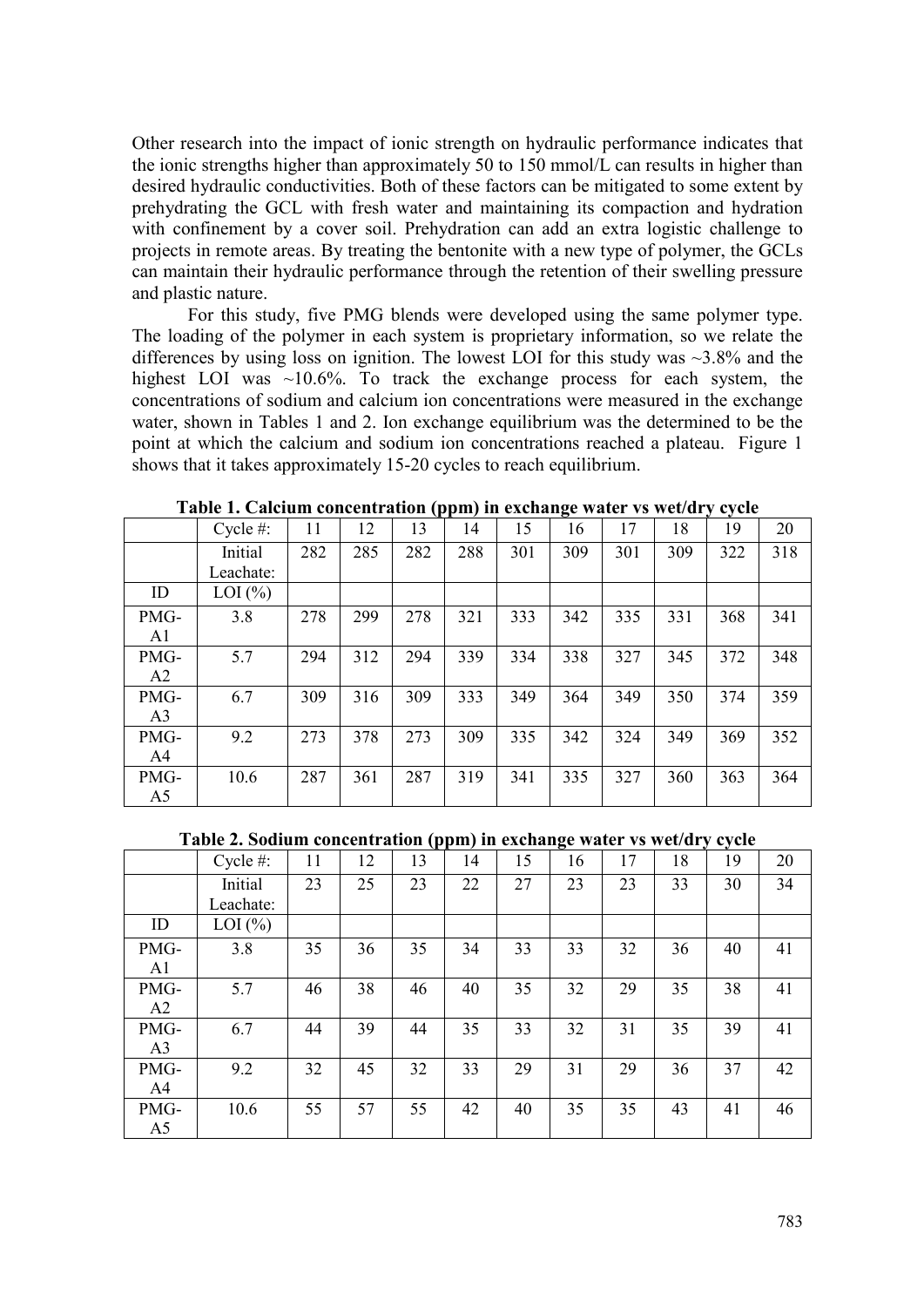

**Figure 1. Calcium concentration in water bath as a function of ion exchange cycles.**

To determine the influence of ion exchange on the swelling and sealing potential of the bentonite/polymer blends, the active ingredients were extracted from the PMG samples after various wet/dry cycles. Free swell and fluid loss testing was done in 0.01M CaCl2 water on the extracted blends and reported in Table 3. The free swell data, represented in Figure 2, shows a steady decrease in the swell as the ion exchange progressed. Depending on the system, the reduction in free swell ranged from 48% to 61% of its starting value. Samples with higher polymer loadings exhibited higher free swell values. The free swell values for the PMGs are still much higher than obtained for pure calcium bentonite (FS= 5mL). The data for the impact of fluid loss in 0.01M CaCl<sub>2</sub> water is shown in Figure 3. Fluid loss values of virgin samples ranged from 11 to 18 mL. As the exchange process progressed, the fluid loss values increased. This increase was dependent on the polymer loading where the lowest fluid loss observed was ~34 mL. The fluid loss values for the extracted PMGs were much lower than obtained for pure calcium bentonite (FL=180mL).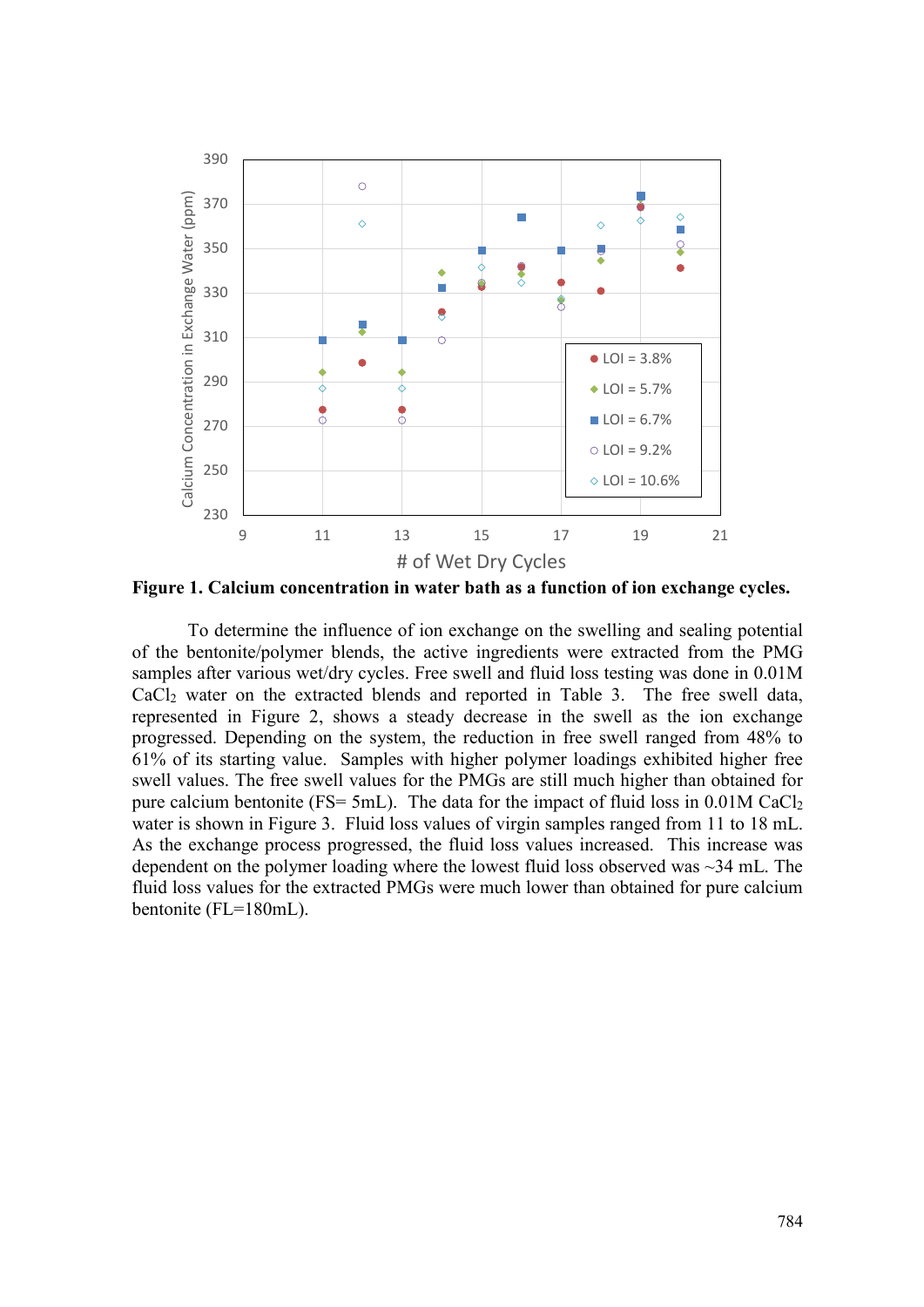

**Figure 2. Free swell in 0.01M CaCl2 water as a function of wet dry cycles for PMG systems with varying LOI values (ASTM D5890 modified).** 



**Figure 3. Fluid loss in 0.01M CaCl2 water as a function of wet dry cycles for PMG systems with varying LOI values (ASTM D5891 modified).** 

The impact of ion exchange on the hydraulic conductivity in a calcium chloride solution was also monitored. As seen in the Meer study (2009), the impacts to the hydraulic conductivity of traditional GCLs can be seen with as few as 4 wet/dry cycles. As such our first data point was collected at 4 cycles. The data for this work is summarized in Table 3. A  $0.01M$  CaCl<sub>2</sub> solution was chosen as the permeant solution as this was used in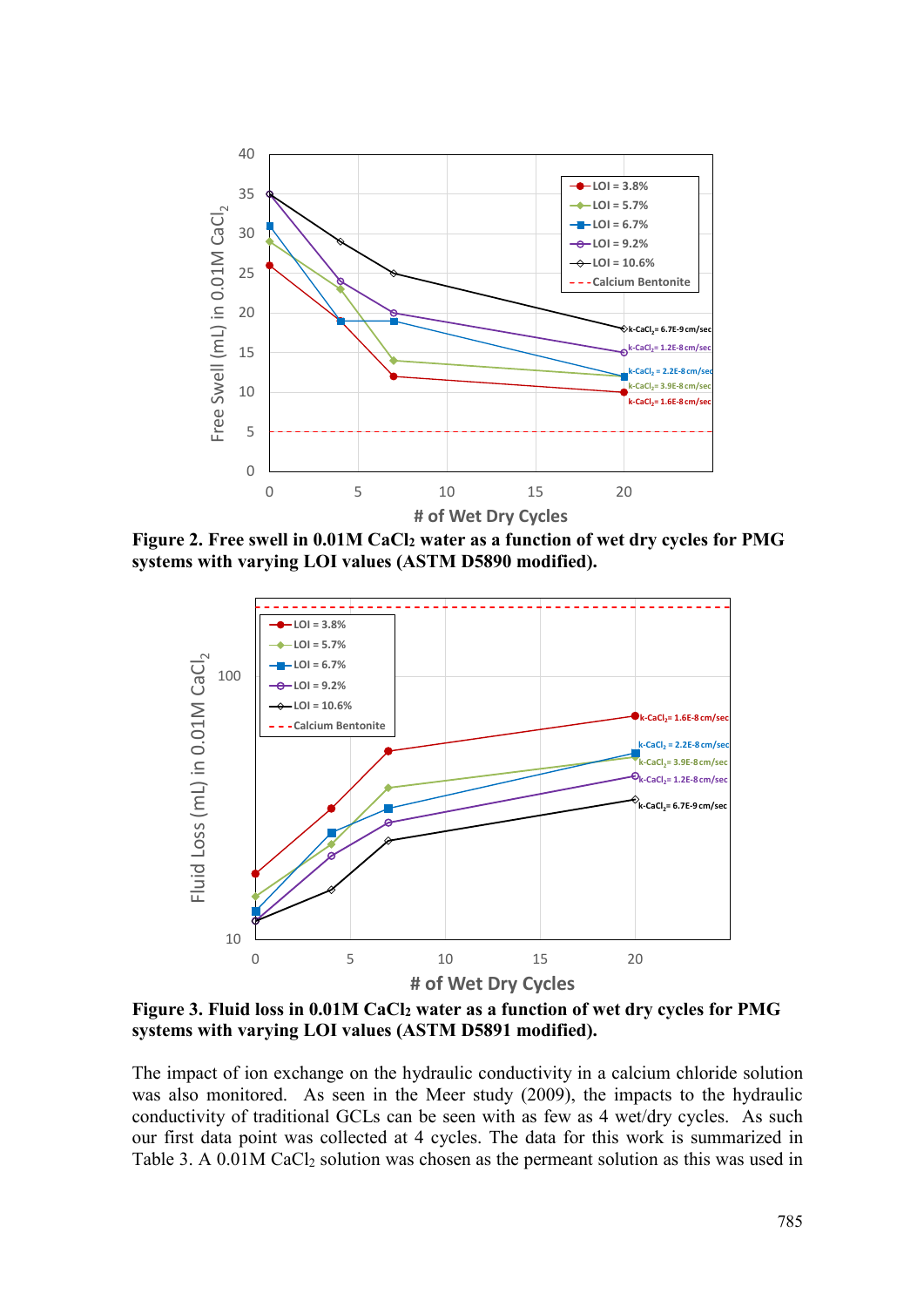prior ion exchange studies in the literature (Goldenberg 2016 and Meer 2009). Shown in Figure 4 is the hydraulic conductivity as a function of ion exchange cycle number and LOI value. The initial values for hydraulic conductivity was measured at approximately  $7x10^{-10}$  cm/sec. After ion exchange, the hydraulic conductivity of all systems was dependent on the LOI value and was less than  $4x10^{-8}$  cm/sec. As the LOI of the bentonite/polymer blend increased, the hydraulic conductivity generally decreased. The lowest hydraulic conductivity after 20 cycles was  $6.6x10^{-9}$  cm/sec for PMG-A5 system, which had the highest LOI value.

|           |            | Free Swell in $0.01M$ CaCl <sub>2</sub> (mL) |                                                    |         |          |  |  |
|-----------|------------|----------------------------------------------|----------------------------------------------------|---------|----------|--|--|
| System ID | LOI $(\%)$ | Cycle 0                                      | Cycle 4                                            | Cycle 7 | Cycle 20 |  |  |
| PMG-A1    | 3.8        | 26                                           | 19                                                 | 12      | 10       |  |  |
| PMG-A2    | 5.7        | 29                                           | 23                                                 | 14      | 12       |  |  |
| PMG-A3    | 6.7        | 31                                           | 19                                                 | 19      | 12       |  |  |
| PMG-A4    | 9.2        | 35                                           | 24                                                 | 20      | 15       |  |  |
| PMG-A5    | 10.6       | 35                                           | 29                                                 | 25      | 18       |  |  |
|           |            |                                              | Fluid Loss in $0.01M$ CaCl <sub>2</sub> (mL)       |         |          |  |  |
| System ID | LOI $(\%)$ | Cycle <sub>0</sub>                           | Cycle 4                                            | Cycle 7 | Cycle 20 |  |  |
| PMG-A1    | 3.8        | 18                                           | 32                                                 | 52      | 71       |  |  |
| PMG-A2    | 5.7        | 15                                           | 23                                                 | 38      | 50       |  |  |
| PMG-A3    | 6.7        | 13                                           | 26                                                 | 32      | 51       |  |  |
| PMG-A4    | 9.2        | 12                                           | 21                                                 | 28      | 42       |  |  |
| PMG-A5    | 10.6       | 12                                           | 16                                                 | 24      | 34       |  |  |
|           |            |                                              | Permeability in $0.01M$ CaCl <sub>2</sub> (cm/sec) |         |          |  |  |
| System ID | LOI $(\%)$ | Cycle <sub>0</sub>                           | Cycle 4                                            | Cycle 7 | Cycle 20 |  |  |
| PMG-A1    | 3.8        | $6.7E-10$                                    | 1.0E-08                                            | 1.9E-08 | 1.6E-08  |  |  |
| PMG-A2    | 5.7        | 7.0E-10                                      | 1.0E-08                                            | 3.4E-08 | 3.9E-08  |  |  |
| PMG-A3    | 6.7        | $6.7E-10$                                    | 2.7E-09                                            | 2.6E-08 | 2.2E-08  |  |  |
| PMG-A4    | 9.2        | Not Measured                                 | 5.2E-09                                            | 2.6E-08 | 1.2E-08  |  |  |
| PMG-A5    | 10.6       | Not Measured                                 | 1.6E-09                                            | 3.0E-09 | 6.7E-09  |  |  |

**Table 3. Free swell, fluid loss and hydraulic conductivity vs wet/dry cycle.**

One unique aspect of these systems is the ability to correlate index properties such as free swell and fluid loss to the hydraulic behavior. This will greatly accelerate the process by which product build can be selected. This correlation will allow for the selection of the most cost effective product for a given field condition. Shown below in Figure 5 is the relationship between free swell and hydraulic conductivity in 0.01 M CaCl2. There exists good correlation between the index properties such as free swell and fluid loss in the testing fluid and hydraulic performance against the same fluid.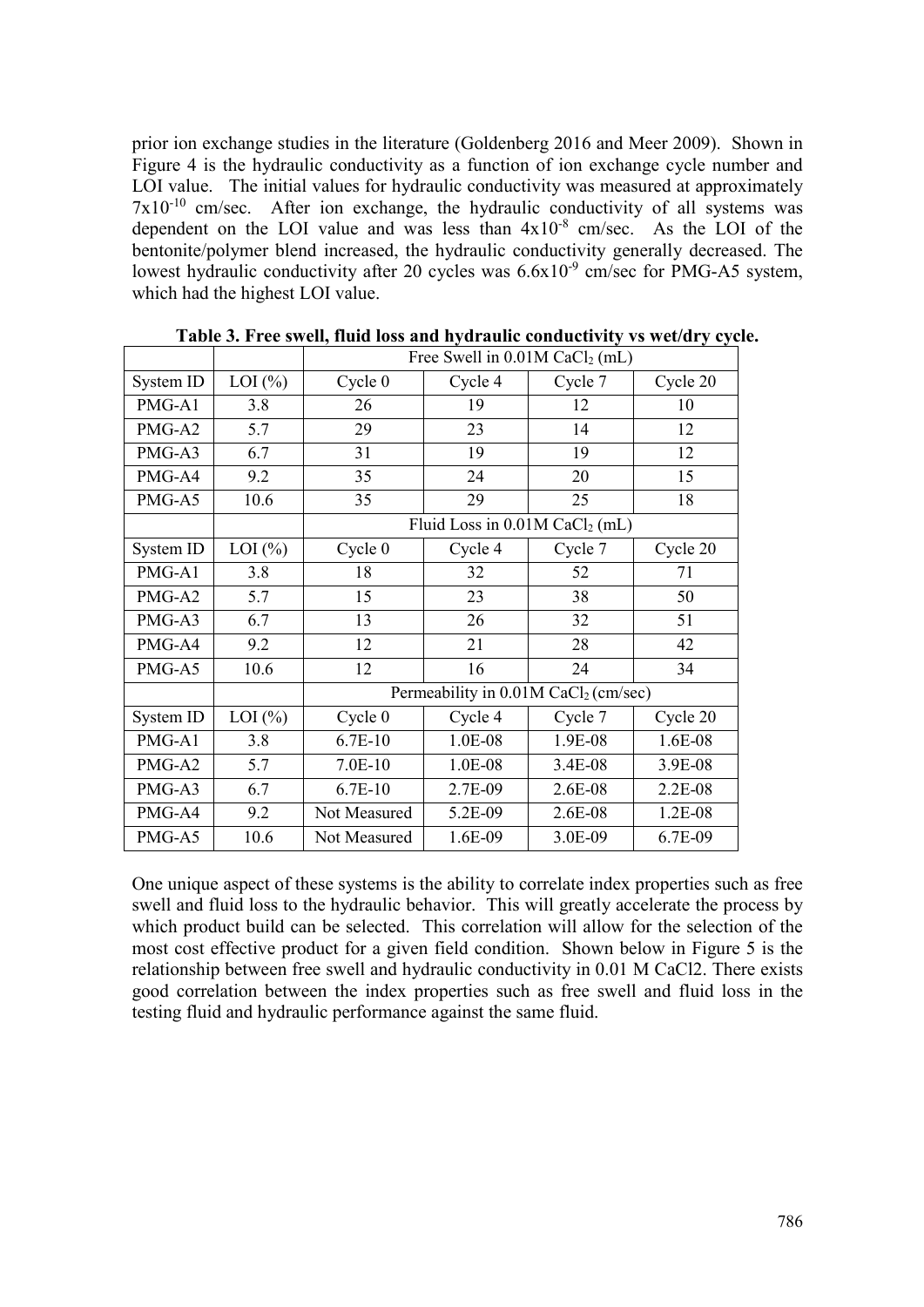

**Figure 4. Hydraulic conductivity (ASTM D6766) in 0.01M CaCl2 as a function of wet/dry cycle and LOI.** 



**Figure 5. Hydraulic conductivity (ASTM D6766) in 0.01M CaCl2 vs free swell in 0.01 M CaCl2 (ASTM D5890 modified).**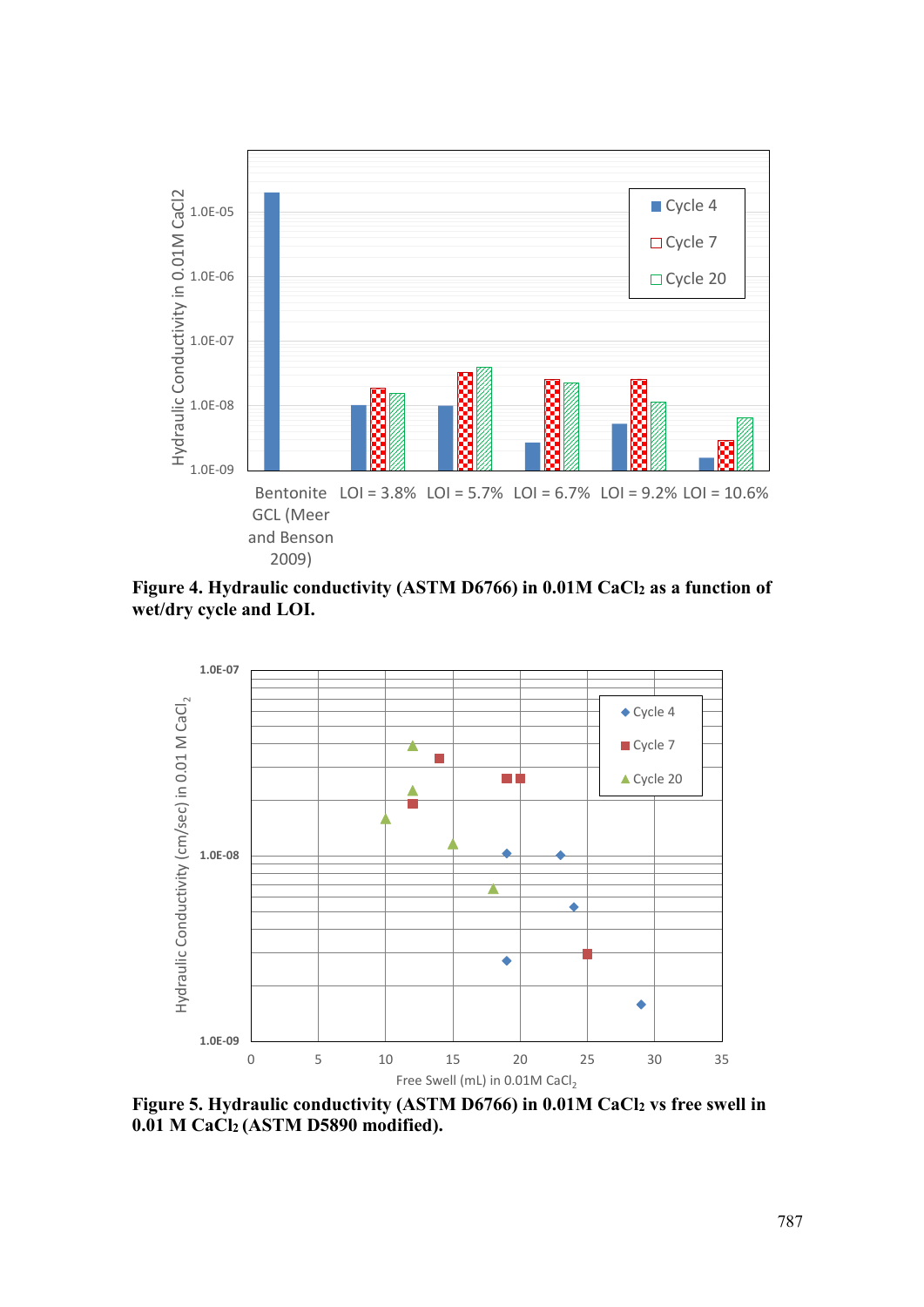#### **HYDRAULIC PERFORMANCE IN MINING SOLUTIONS**

Shown below in Table 4 are the chemistries of various acidic leachates used in this study. The goal of the study was to determine the response of the various PMG-A formulations as a function of leachate chemistry/ionic strength. The leachates selected were chosen to be representative of pregnant heap leach solutions from phosphogypsum (P-GYP) or copper mining. At least one field collected leachate was tested for each mining type. The synthetic leachates were formulated in our lab.

Shown below in Table 5 are the hydraulic conductivities of the various PMG-A samples. The hydraulic conductivity data is plotted (see Figure 6) as a function of ionic strength for the various systems. For a given leachate chemistry, the hydraulic conductivity decreases for systems with higher polymer loading. Larger differences in performance were seen with the most concentrated mining leachate (Copper leachate – L5). The lowest hydraulic conductivity values at the 34.5 kPa effective stress were observed for the PMG-A5 system, ranging from  $8.2x10^{-9}$  to  $3.4x10^{-10}$  cm/sec.

|                                    | Leachate<br>Code | L1                    | L2          | L <sub>3</sub> | L4          | L <sub>5</sub> |
|------------------------------------|------------------|-----------------------|-------------|----------------|-------------|----------------|
|                                    | Leachate         | $P-$                  | P-GYP       | Copper         | Copper      | Copper         |
|                                    | Type             | <b>GYP</b><br>(field) | (synthetic) | (synthetic)    | (synthetic) | (field)        |
| Parameter                          | Units            |                       |             |                |             |                |
| Electrical<br>Conductivity         | $\mu$ S/cm       | 24,500                | 171,000     | 71,000         | 56,600      | 45,200         |
| pH                                 |                  | 1.81                  | 0.5         | 1.00           | 1.36        | 1.96           |
| $\lceil$ I $\rceil$ (mol/L)<br>$=$ | (mol/L)          | 0.27                  | 1.52        | 1.99           | 2.00        | 5.11           |
| $RMD =$                            | $M^{1/2}$        | 0.83                  | 0.53        | 0.21           | 0.31        | 0.03           |
| $\mathrm{Na}^+$                    | (mol/L)          | 9.3E-<br>02           | 7.5E-02     | 1.1E-01        | 1.2E-01     | $2.3E-$<br>02  |
| $Al^{+3}$                          | (mol/L)          | $1.5E-$<br>03         | 1.4E-03     | 9.9E-02        | 5.8E-02     | $3.8E-$<br>01  |
| $K^+$                              | (mol/L)          | 8.93E-<br>03          | 7.2E-03     | 2.0E-02        | 2.2E-02     | $3.1E-$<br>03  |
| $Mg^{2+}$                          | (mol/L)          | 9.04E-<br>03          | 1.8E-02     | 2.1E-01        | 2.2E-01     | 3.9E-<br>01    |
| $Mn^{2+}$                          | (mol/L)          | $3.3E-$<br>05         | 1.8E-05     | 4.0E-02        | 3.6E-02     | $3.4E-$<br>02  |
| $Ca2+$                             | (mol/L)          | $1.8E-$<br>02         | 5.3E-03     | 1.5E-02        | 1.7E-02     | $1.4E-$<br>02  |
| $\overline{\mathrm{Cu}^{2+}}$      | (mol/L)          |                       |             | 2.0E-03        | 2.2E-02     | 9.8E-<br>03    |
| $PO4-3$                            | (mol/L)          | $2.1E-$<br>02         | 6.5E-03     | 2.4E-02        | 1.2E-02     | $1.5E-$<br>02  |
| $SO4^{-2}$                         | (mol/L)          | $6.4E-$<br>03         | 9.3E-02     | 4.0E-01        | 3.9E-01     | 1.1            |
| $Cl-$                              | (mol/L)          | $5.5E-$<br>02         | 4.2E-01     | $9.0E - 02$    | 4.3E-01     | $3.5E-1$       |

**Table 4. Mining Leachate Chemistry Estimation**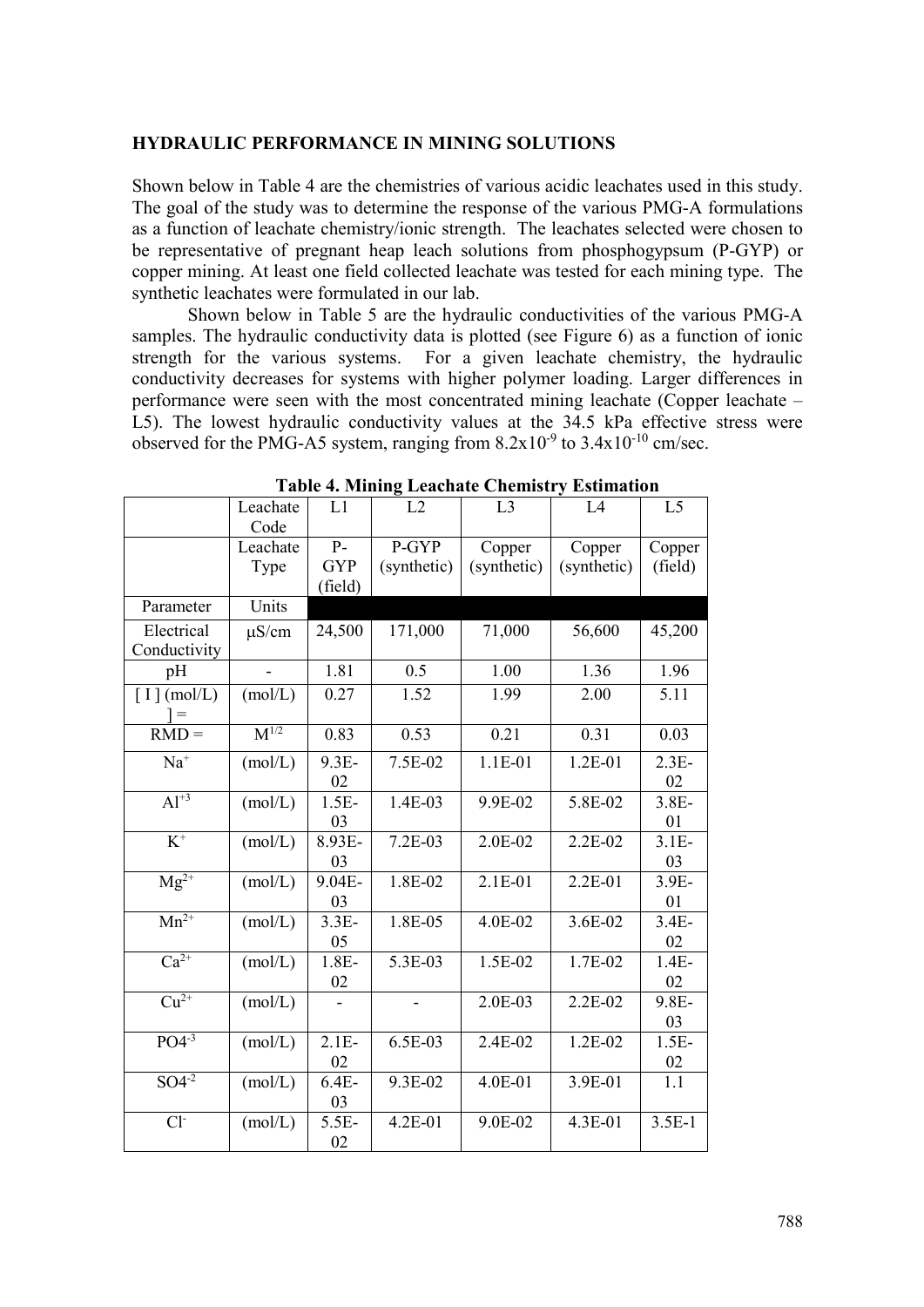| $Fe+3$       | (mol/L) | $6.2E-$ | 5.4E-04 |  | $6.1E-$ |
|--------------|---------|---------|---------|--|---------|
|              |         | 04      |         |  | 02      |
| $Zn^{2+}$    | (mol/L) | $1.2E-$ | 4.3E-06 |  | $6.1E-$ |
|              |         | 05      |         |  | 02      |
| <b>Boron</b> | (mol/L) | $1.4E-$ |         |  | 5.8E-   |
|              |         | 04      |         |  | 04      |
| $Cd2+$       | (mol/L) | $4.6E-$ |         |  | $2.2E-$ |
|              |         | 07      |         |  | 03      |
| $Pb2+$       | (mol/L) | $2.2E-$ |         |  | $1.7E-$ |
|              |         | 07      |         |  | 05      |
| $As^{3+}$    | (mol/L) | $2.9E-$ |         |  | $7.4E-$ |
|              |         | 05      |         |  | 04      |
| $Hg^{+2}$    | (mol/L) | $2.7E-$ |         |  | $4.0E-$ |
|              |         | 08      |         |  | 04      |
| $Cr^{3+}$    | (mol/L) | $1.2E-$ |         |  | $4.3E-$ |
|              |         | 05      |         |  | 04      |
| $Ni2+$       | (mol/L) | $4.4E-$ |         |  | $4.0E-$ |
|              |         | 06      |         |  | 03      |

# **Table 5. Hydraulic Conductivity Testing in Various Mining Leachates**

| Leachate       | Leachate | <b>PMG</b> | Effective     | Pre-Test        | Hydraulic    | Running        | Pore   |
|----------------|----------|------------|---------------|-----------------|--------------|----------------|--------|
| Code           | Type     | Sample     | <b>Stress</b> | Moisture        | Conductivity | time           | Volume |
|                |          | ID         | (kPa)         | Content $(\% )$ | (cm/sec)     | (hours)        |        |
| L1             | P-GYP    | PMG-A3     | 34.5          | 27.8            | 5.7E-10      | 17,020         | 14.8   |
| L1             | P-GYP    | PMG-A4     | 34.5          | 19.8            | 1.4E-09      | 1,130          | 2.1    |
| L2             | P-GYP    | PMG-A3     | 34.5          | 27.7            | 1.3E-08      |                | 19.3   |
| L2             | P-GYP    | PMG-A4     | 34.5          | 28.0            | 8.2E-10      | 18,049         | 37.4   |
| L2             | P-GYP    | PMG-A4     | 34.5          | 20.5            | 6.7E-09      |                | 17.4   |
| L2             | P-GYP    | PMG-A4     | 34.5          | 34.0            | 1.9E-07      | 34             | 14.6   |
| L2             | P-GYP    | PMG-A5     | 34.5          | 36.5            | 1.7E-09      | 3,401          | 10.6   |
| L <sub>3</sub> | Copper   | PMG-A2     | 34.5          | 19.9            | 1.9E-08      | 3,085          | 86.2   |
| L <sub>3</sub> | Copper   | PMG-A3     | 34.5          | 19.8            | 2.7E-07      | 66             | 38.6   |
| L <sub>3</sub> | Copper   | PMG-A4     | 34.5          | 19.7            | 2.5E-08      | 2,093          | 44.3   |
| L <sub>3</sub> | Copper   | PMG-A5     | 34.5          | 36.0            | 5.1E-09      | 8,674          | 52.5   |
| L4             | Copper   | PMG-A4     | 34.5          | 13.5            | 3.2E-09      | 4,488          | 11.9   |
| L4             | Copper   | PMG-A4     | 34.5          | 17.0            | 4.7E-09      | 8,186          | 41.7   |
| L <sub>4</sub> | Copper   | PMG-A4     | 34.5          | 17.5            | 6.4E-09      | 10,065         | 39.8   |
| L4             | Copper   | PMG-A4     | 34.5          | 27.6            | 7.3E-09      | 4,623          | 18.5   |
| L <sub>5</sub> | Copper   | PMG-A4     | 34.5          | 7.3             | 3.5E-07      | 24             | 15.0   |
| L5             | Copper   | PMG-A4     | 34.5          | 7.3             | 9.9E-07      | $\overline{4}$ | 7.5    |
| L <sub>5</sub> | Copper   | PMG-A4     | 34.5          | 7.3             | 4.0E-06      | $\overline{2}$ | 6.7    |
| L <sub>5</sub> | Copper   | PMG-A4     | 103.4         | 25.1            | 1.7E-09      | 6,352          | 35.6   |
| L <sub>5</sub> | Copper   | PMG-A5     | 34.5          | <b>Not</b>      | 3.4E-10      | 331            | 0.2    |
|                |          |            |               | measured        |              |                |        |
| L <sub>5</sub> | Copper   | PMG-A5     | 34.5          | 3.8             | 4.9E-09      | 1,450          | 16.1   |
| L <sub>5</sub> | Copper   | PMG-A5     | 34.5          | 5.6             | 8.2E-09      | 2,072          | 14.3   |
| L <sub>5</sub> | Copper   | PMG-A5     | 103.4         | 5.6             | $2.0E-10$    | 167            | 0.0    |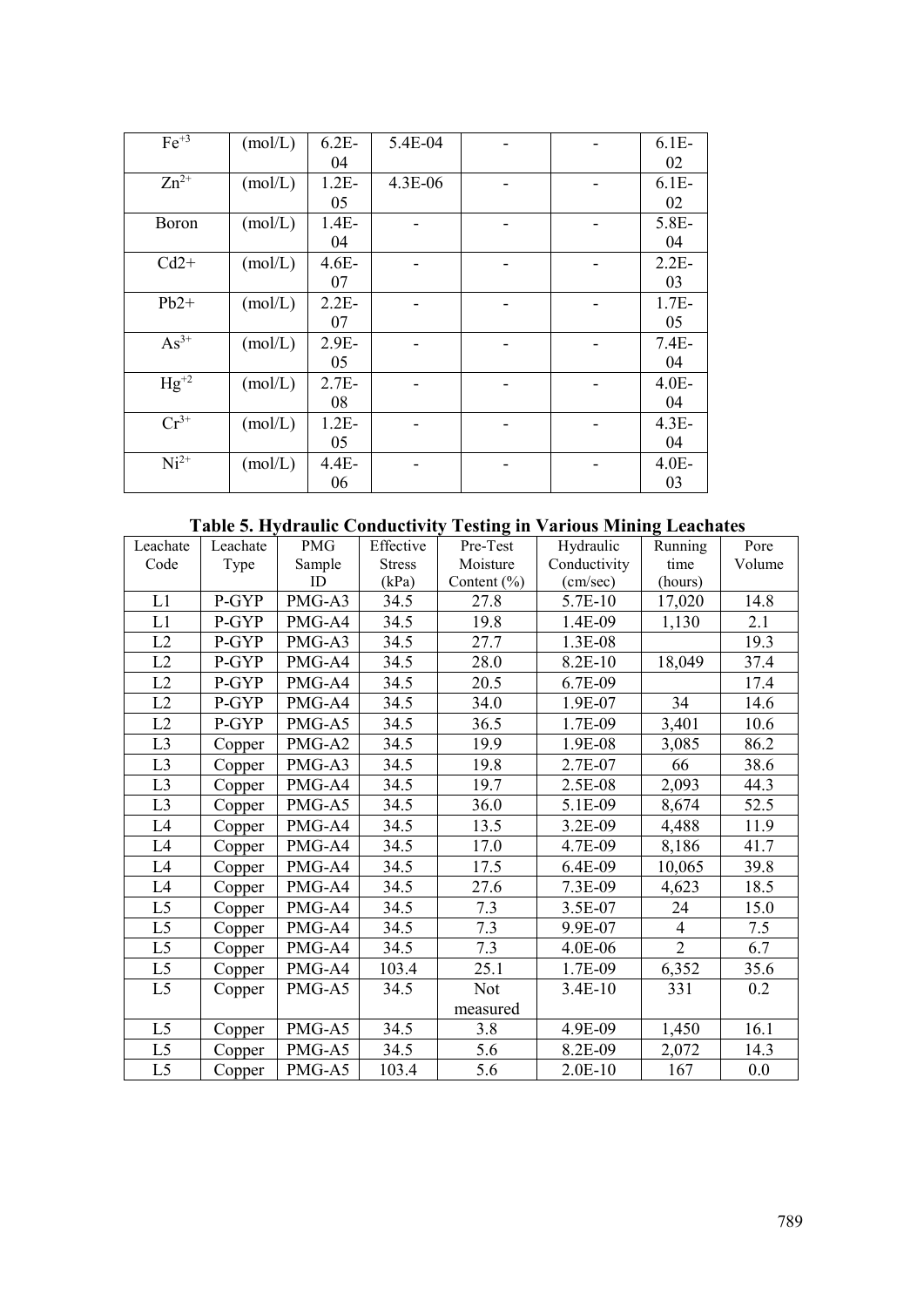

**Figure 6. Hydraulic conductivity as a function of ionic strength of the PMG-A systems.** 

Hydraulic conductivity testing against a synthetic copper leachate was performed after the conclusion of the  $0.01M$  CaCl<sub>2</sub> perms. As described earlier, the samples were subjected to 20 ion exchange cycles and were tested for hydraulic conductivity against the 0.01M CaCl2 solution. The samples were allowed to reach 15 pore volumes of flow in the  $0.01M$  CaCl<sub>2</sub> solution. After this, the leachate was subsequently switched to the L5 copper solution and the effective stress was increased from 35 kPa to 200 kPa simulating the stresses associated with some heap leach applications. Shown in Table 6 are the hydraulic conductivity results in both the original  $0.01M$  CaCl<sub>2</sub> leachate (after 15 PVF) and after transitioning to the L5 leachate. The hydraulic conductivity results in the acidic leachate ranged from  $1.1x10^{-9}$  cm/sec to  $6.4x10^{-10}$  cm/sec. The performance improved slightly with higher polymer loadings. These results indicate how small levels of this particular polymer treat can allow for ion exchange resistance and low k against aggressive mining leachates.

|      | $1.0010$ of $0.001$ achieved per in vesting $1.0001$ for |                   |                            |    |          |          |               |          |            |  |  |  |  |  |
|------|----------------------------------------------------------|-------------------|----------------------------|----|----------|----------|---------------|----------|------------|--|--|--|--|--|
|      | LOI                                                      |                   | Permeant   Effective   PVF |    | $k^*$    | Permeant | Effective     | $k^{**}$ | <b>PVF</b> |  |  |  |  |  |
|      | (%)                                                      | #1                | <b>Stress</b>              |    |          | #2       | <b>Stress</b> |          |            |  |  |  |  |  |
|      |                                                          |                   | (kPa)                      |    | (cm/sec) |          | (kPa)         | (cm/sec) |            |  |  |  |  |  |
| PMG- | 3.8                                                      | 0.01 <sub>M</sub> | 35                         | 16 | 2.4E-08  | L5       | 200           | 1.1E-09  | 5.2        |  |  |  |  |  |
| A1   |                                                          | CaCl <sub>2</sub> |                            |    |          |          |               |          |            |  |  |  |  |  |

**Table 6. Sequential perm testing results for**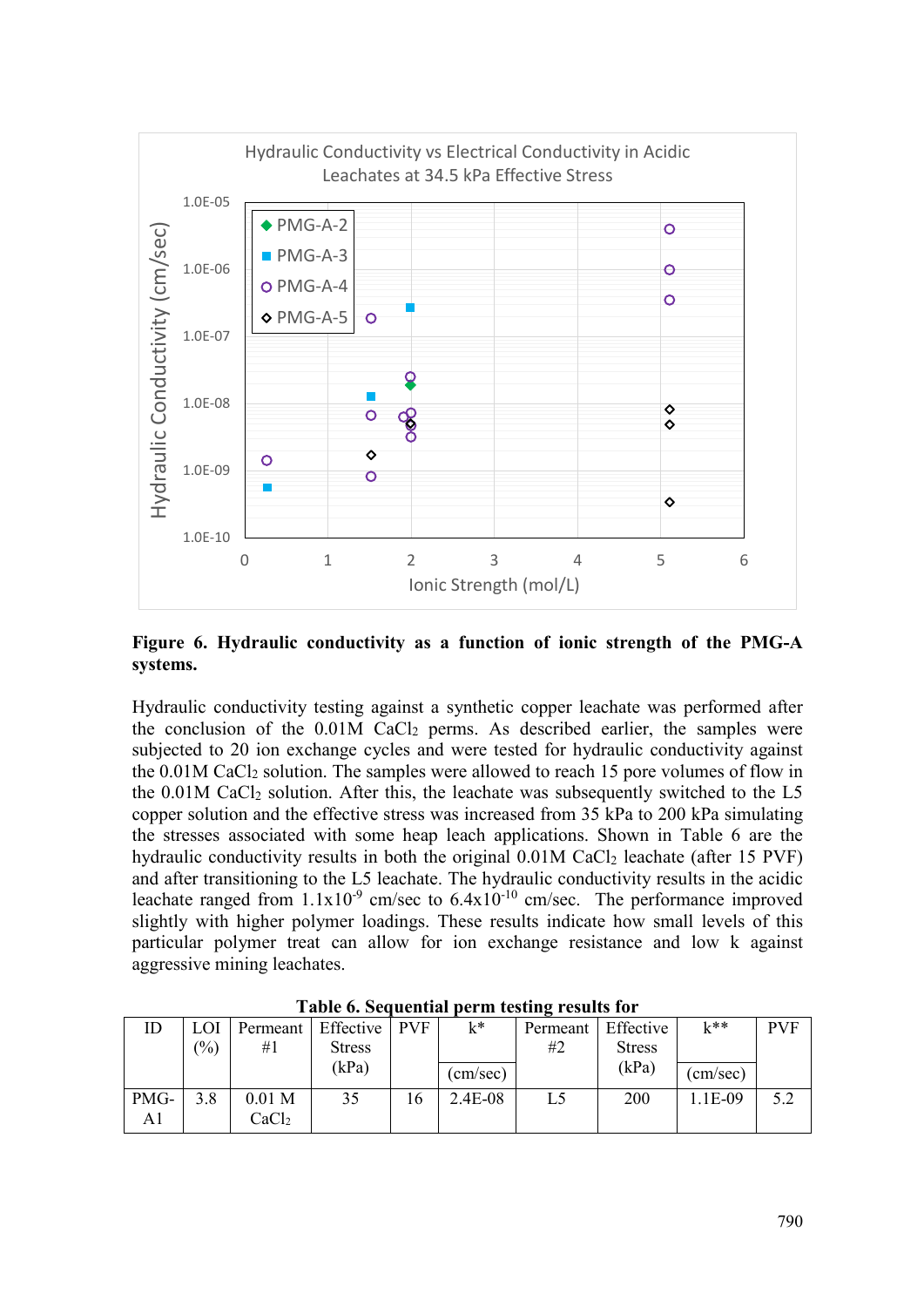| PMG-<br>A <sub>2</sub>                                                                           | 5.7 | 0.01 <sub>M</sub><br>CaCl <sub>2</sub>                                                                       | 35 | 16 | 1.1E-08 | L <sub>5</sub> | 200 | $7.6E-10$ | 2.2 |  |  |
|--------------------------------------------------------------------------------------------------|-----|--------------------------------------------------------------------------------------------------------------|----|----|---------|----------------|-----|-----------|-----|--|--|
| PMG-<br>A <sub>3</sub>                                                                           | 6.7 | 0.01 <sub>M</sub><br>CaCl <sub>2</sub>                                                                       | 35 | 15 | 8.5E-09 | L <sub>5</sub> | 200 | $6.4E-10$ | 1.1 |  |  |
| PMG-<br>A <sub>4</sub>                                                                           | 9.2 | 0.01 <sub>M</sub><br>CaCl <sub>2</sub>                                                                       | 35 | 15 | 4.3E-09 | L <sub>5</sub> | 200 | $6.5E-10$ | 0.4 |  |  |
| * GCL subjected to 20 wet/dry cycles prior to testing in 0.01 M CaCl2 at 35 kPa effective stress |     |                                                                                                              |    |    |         |                |     |           |     |  |  |
|                                                                                                  |     | ** System transitioned to acidic leachate with 200 kPa effective stress after testing with CaCl <sub>2</sub> |    |    |         |                |     |           |     |  |  |

## **CONCLUSION**

This work represents a study into the design parameters of PMG systems that influence the resistance towards ion exchange and performance in acidic leachates. For ion exchange studies, approximately 20 wet/dry cycles were needed to reach an ion exchange equilibrium. The free swell and fluid loss values of the polymer/bentonite mixtures were good predictors of hydraulic performance in low RMD leachates. Higher polymer loading resulted in more resistance to the effects of ion exchange. The systems showed good retention of polymer despite hydration in relatively unconfined scenarios. The PMG systems were also tested for hydraulic performance against a range of low pH mining leachates. The systems showed a predictable relationship between hydraulic conductivity and ionic strength. PMGs with higher polymer loading exhibited a less drastic change in hydraulic conductivity as the ionic strength increased. These new PMG materials also showed low hydraulic conductivity against acidic leachates even after complete ion exchange with calcium.

# **REFERENCES**

- Benson, C., and Meer, S. (2009). Relative Abundance of Monovalent and Divalent Cations and the Impact of Desiccation on Geosynthetic Clay Liners, J. Geotech. Geoenviron. Eng, ASCE,135(3): 349–358.
- Scalia, J. and Benson, C. H. (2011). Hydraulic Conductivity of Geosynthetic Clay Liners Exhumed from Landfill Final Covers with Composite Barriers, *J. Geotech. Geoenviron. Eng*, ASCE, 137(1): 1-13.
- Goldenberg, M. and Reddy, K. (2016). Evaluation of Prototype Geosynthetic Clay Liners in Landfill Cover Applications. Proceedings of Geo-Chicago 2016: Sustainability and Resiliency in Geotechnical Engineering, Chicago, IL, ASCE: 398-407.
- Donovan M. S., Valorio R. S. and Gebka B. (2016). Chemical Compatibility of Polymer Modified GCLs in Coal Combustion Residual Leachates. GeoAmericas 2016 Proceedings: Vol 1, Miami Beach, FL: 1685
- Donovan M. S., Valorio R. S. and Gebka B. (2016). Polymer enhanced geosynthetic clay liners for extreme leachate chemistries. Proceedings of EuroGeo6, Ljubljana, Slovenia.
- ASTM D 5890. Standard Test Method for Swell Index of Clay Mineral Component of Geosynthetic Clay Liners, American Society for Testing and Materials, West Conshohocken, Pennsylvania, USA.